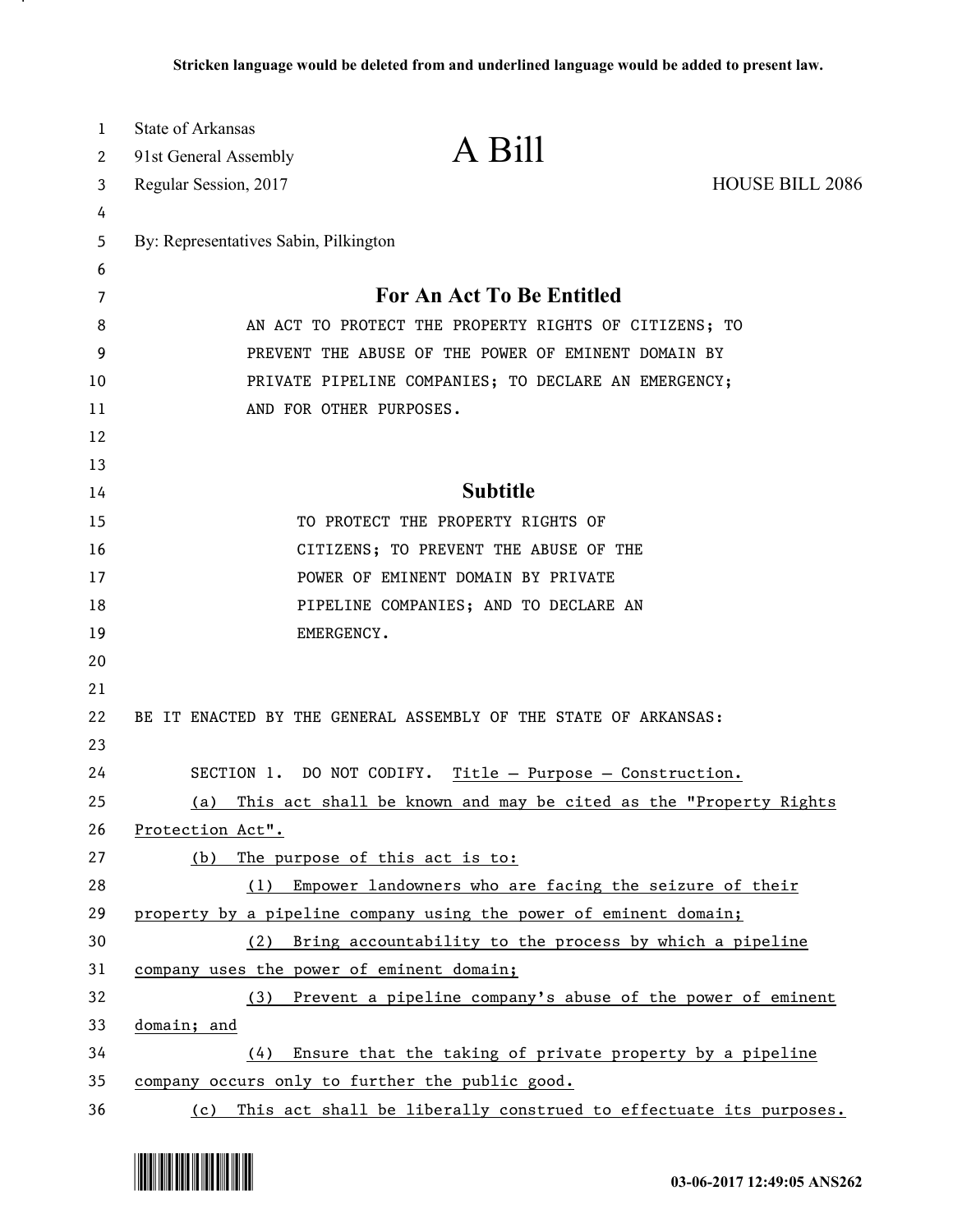| 1  |                                                                               |
|----|-------------------------------------------------------------------------------|
| 2  | SECTION 2. Arkansas Code § 23-15-101 is amended to read as follows:           |
| 3  | 23-15-101. Common carriers - Eminent domain - Definitions.                    |
| 4  | All pipeline companies A pipeline company operating in this state<br>(a)      |
| 5  | are given is given the right of eminent domain and are declared to be common  |
| 6  | carriers, except pipelines operated for conveying natural gas for public      |
| 7  | utility service if:                                                           |
| 8  | The pipeline company is a natural gas public utility as<br>(1)                |
| 9  | defined in § $23-l-101(9)(A)(i)$ or a municipal natural gas utility providing |
| 10 | service under § 14-54-701 et seq.; or                                         |
| 11 | The pipeline company:<br>(2)                                                  |
| 12 | Is exercising the right of eminent domain in<br>(A)                           |
| 13 | connection with the operation of a common carrier facility;                   |
| 14 | Obtains an order verifying it will operate a common<br>(B)                    |
| 15 | carrier facility from the Arkansas Public Service Commission under § 23-15-   |
| 16 | $106;$ and                                                                    |
| 17 | (C) Is granted a permit by the Arkansas Department of                         |
| 18 | Environmental Quality under § 23-15-107.                                      |
| 19 | The Except as provided in this subchapter, the procedure to be<br>(b)         |
| 20 | followed in the exercise of the right of eminent domain shall be the same as  |
| 21 | prescribed in § 18-15-1201 et seq. relating to railroad companies, telegraph  |
| 22 | companies, and telephone companies.                                           |
| 23 | (c) As used in this subchapter:                                               |
| 24 | (1) "Common carrier facility" means pipeline equipment or                     |
| 25 | facilities by or through which services are provided without discrimination   |
| 26 | to or for the public in this state for hire; and                              |
| 27 | (2) "Pipeline company" means a person or a corporation and its                |
| 28 | lessees, trustees, and receivers, that owns or operates pipeline equipment or |
| 29 | facilities used for gathering, transmitting, or transporting natural gas,     |
| 30 | crude oil, other petroleum products, or ammonia and other substances and      |
| 31 | materials composing commercial fertilizer or used in manufacturing commercial |
| 32 | fertilizer.                                                                   |
| 33 |                                                                               |
| 34 | SECTION 3. Arkansas Code Title 23, Chapter 15, Subchapter 1, is               |
| 35 | amended to add an additional section to read as follows:                      |
| 36 | 23-15-102. Notice - Filing requirements.                                      |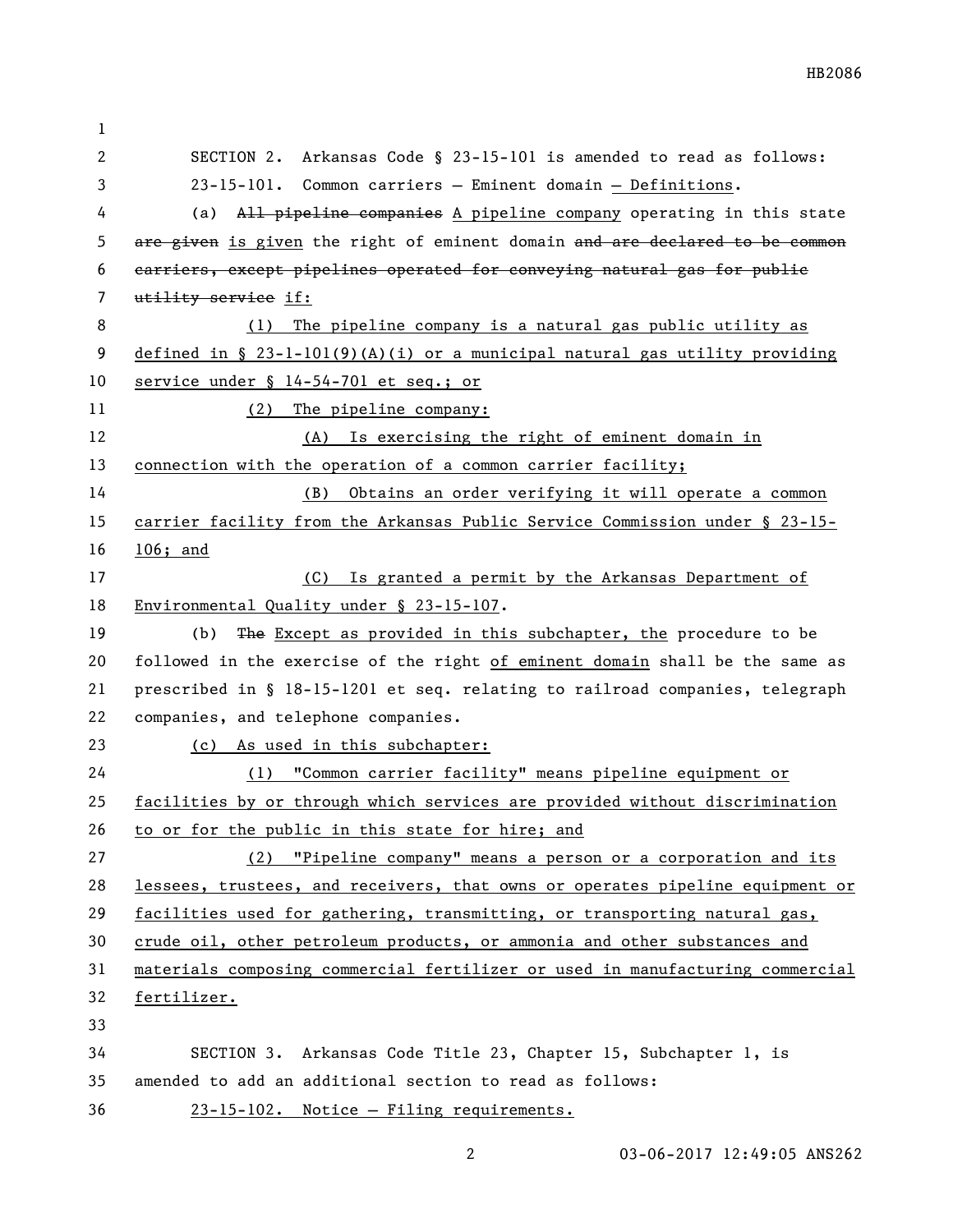| 1  | (a) At least thirty (30) days before requesting an order from the                   |
|----|-------------------------------------------------------------------------------------|
| 2  | Arkansas Public Service Commission under § 23-15-106 and a permit from the          |
| 3  | Arkansas Department of Environmental Quality under § 23-15-107, a pipeline          |
| 4  | company shall provide notice of its intent to exercise a right of eminent           |
| 5  | domain, as follows:                                                                 |
| 6  | (1) Designate on a plat or map prepared by the pipeline company                     |
| 7  | and file with the county clerk of each county in which the proposed site of         |
| 8  | the pipeline is to be located the:                                                  |
| 9  | (A) Width of the strip of land needed to be condemned for                           |
| 10 | the purposes of the pipeline;                                                       |
| 11 | (B) Location of the land; and                                                       |
| 12 | (C) Depths to which the pipeline is to be laid;                                     |
| 13 | Deliver by certified mail, return receipt requested, to each<br>(2)                 |
| 14 | <u>owner of real property whose property may be within the site of the proposed</u> |
| 15 | pipeline a written notice of intent to exercise a right of eminent domain           |
| 16 | that contains:                                                                      |
| 17 | (A) A copy of this section and $\S$ 23-15-106 - 23-15-108;                          |
| 18 | A copy of the plat or map prepared by the pipeline<br>(B)                           |
| 19 | company under subdivision (a)(1) of this section; and                               |
| 20 | The following language in boldface type:<br>(C)                                     |
| 21 | THE ATTACHED ARKANSAS CODE SECTIONS 23-15-102 AND 23-15-106 THROUGH 23-<br>"(1)     |
| 22 | 15-108 PROVIDE:                                                                     |
| 23 | SPECIFIC REQUIREMENTS THAT MUST BE FOLLOWED BY A PIPELINE COMPANY<br>(a)            |
| 24 | BEFORE THE PIPELINE COMPANY MAY EXERCISE THE RIGHT TO ACQUIRE AN EASEMENT           |
| 25 | ACROSS YOUR PROPERTY OR CONDEMN YOUR PROPERTY USING EMINENT DOMAIN; AND             |
| 26 | SPECIFIC RIGHTS FOR YOUR PROTECTION.<br>(b)                                         |
| 27 | YOU SHOULD MAKE YOURSELF FAMILIAR WITH THE REQUIREMENTS AND YOUR RIGHTS<br>(2)      |
| 28 | BEFORE NEGOTIATING WITH A PIPELINE COMPANY OR THE PIPELINE COMPANY'S AGENT          |
| 29 | CONCERNING THE ACQUISITION OF AN EASEMENT ACROSS YOUR PROPERTY BY A PIPELINE        |
| 30 | COMPANY OR THE CONDEMNATION OF YOUR PROPERTY BY A PIPELINE COMPANY USING            |
| 31 | EMINENT DOMAIN.".                                                                   |
| 32 | The written notice of intent to exercise a right of eminent domain<br>(b)           |
| 33 | to the owner of real property required by this section shall be directed to         |
| 34 | the address of the owner of the real property as it appears on the records in       |
| 35 | the office of the county sheriff or county tax assessor for the mailing of          |
| 36 | statements of taxes as provided in § 26-35-705.                                     |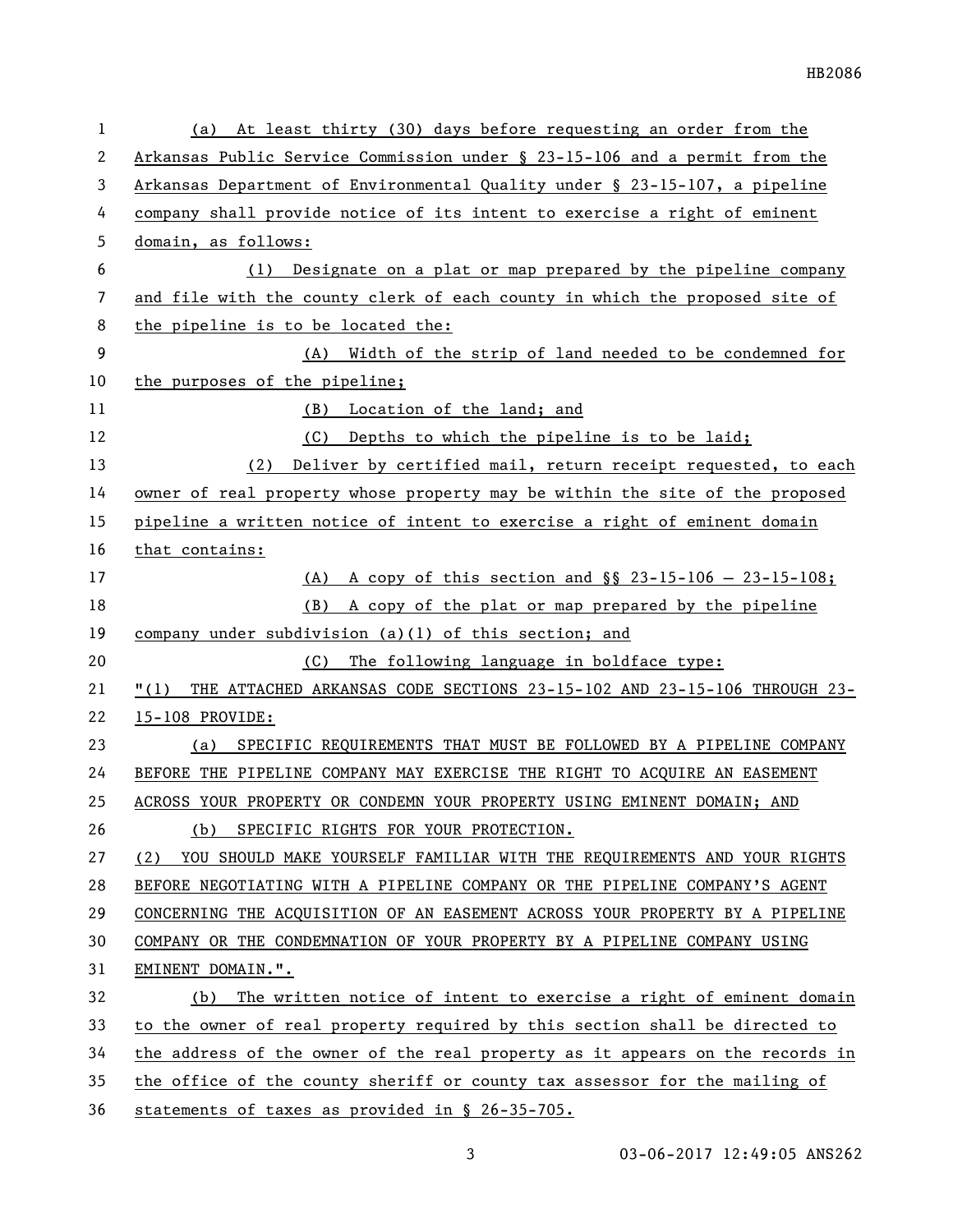| $\mathbf 1$  |                                                                                 |
|--------------|---------------------------------------------------------------------------------|
| $\mathbf{2}$ | SECTION 4. Arkansas Code Title 23, Chapter 15, Subchapter 1, is                 |
| 3            | amended to add additional sections to read as follows:                          |
| 4            | 23-15-106. Verification of common carrier facility operation required.          |
| 5            | (a) Before exercising the right of eminent domain under this                    |
| 6            | subchapter, a pipeline company shall obtain an order from the Arkansas Public   |
| 7            | Service Commission verifying that the pipeline company will operate a common    |
| 8            | carrier facility.                                                               |
| 9            | $(b)(1)$ The application for the order verifying that the pipeline              |
| 10           | company will operate a common carrier facility shall include:                   |
| 11           | (A) A description of the proposed project, including its                        |
| 12           | proposed route;                                                                 |
| 13           | (B) A detailed explanation of how the proposed project                          |
| 14           | meets the definition of a common carrier facility under $\S$ 23-15-101(c)(1);   |
| 15           | and                                                                             |
| 16           | Proof that notice of intent to exercise a right of<br>(C)                       |
| 17           | eminent domain has been given under § 23-15-102.                                |
| 18           | The commission shall hold a hearing, unless waived by the<br>(2)                |
| 19           | parties, on the application within ninety (90) days of filing the               |
| 20           | application.                                                                    |
| 21           | $(c)(1)$ An applicant for an order under subsection (a) of this section         |
| 22           | shall give notice of the application, the proposed route of the pipeline, and   |
| 23           | the date, time, and place of the hearing, by:                                   |
| 24           | (A) Sending notice by certified mail, return receipt                            |
| 25           | requested, to all owners of real property as described in $\S$ 23-15-102(b), on |
| 26           | the proposed route of the pipeline no more than five (5) days after the date    |
| 27           | of the order setting the hearing on the application; and                        |
| 28           | Within thirty (30) days of the filing of the<br>(B)                             |
| 29           | application, publishing notice of the application under subdivision $(b)(1)$ of |
| 30           | this section one (1) time a week for two (2) consecutive weeks in a newspaper   |
| 31           | of general circulation in each county where land within the proposed site of    |
| 32           | the pipeline is located.                                                        |
| 33           | The notice shall specify the date of the filing of the<br>(2)                   |
| 34           | application and include a statement that interested individuals may file a      |
| 35           | request for intervention with the commission.                                   |
| 36           | The commission shall render its decision on the application for<br>(c)          |

4 03-06-2017 12:49:05 ANS262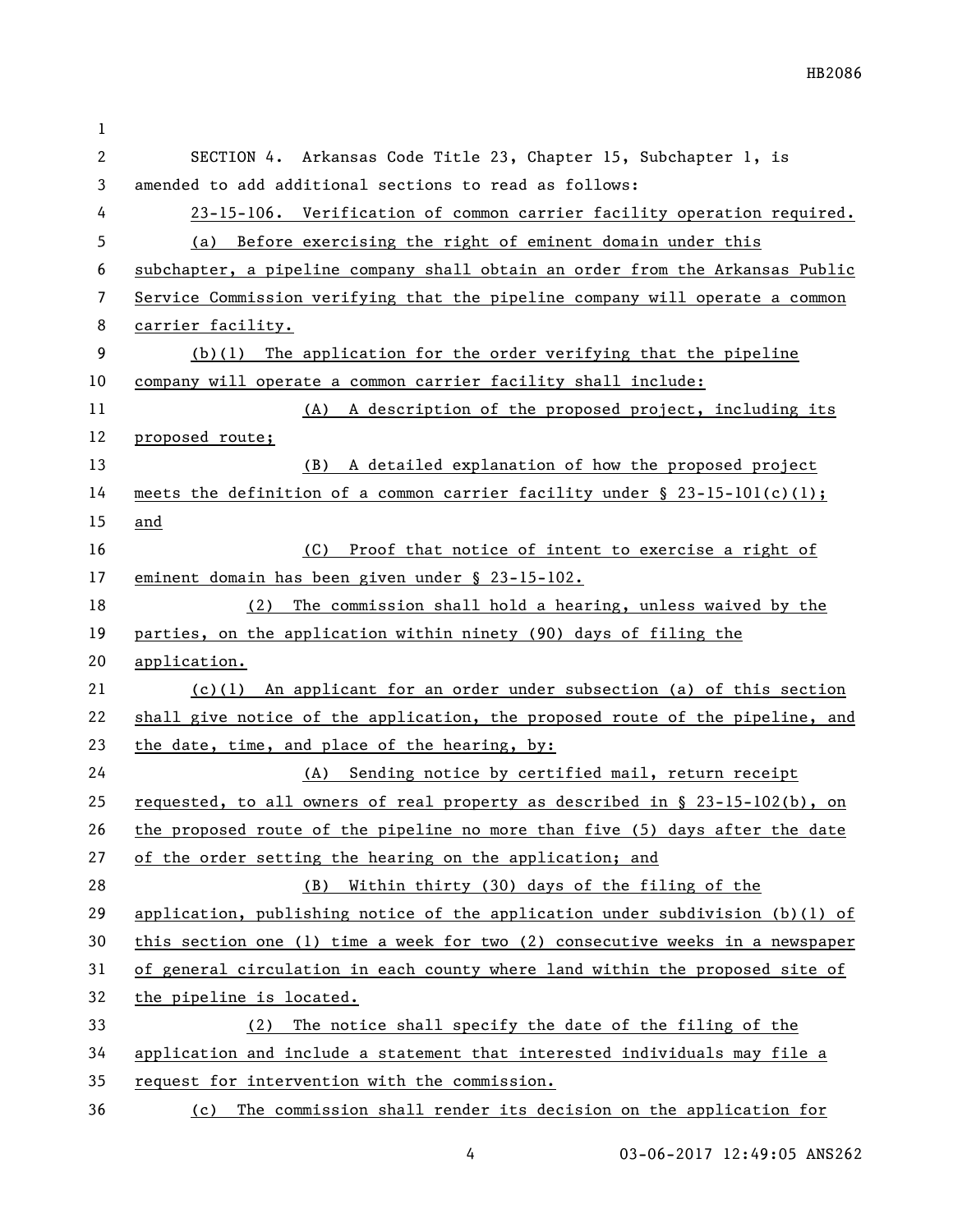| 1            | the order within forty-five (45) days from the conclusion of the hearing.     |  |
|--------------|-------------------------------------------------------------------------------|--|
| $\mathbf{2}$ |                                                                               |  |
| 3            | 23-15-107. Permit from Director of the Arkansas Department of                 |  |
| 4            | Environmental Quality required.                                               |  |
| 5            | (a) Before exercising the right of eminent domain under this                  |  |
| 6            | subchapter, a pipeline company shall obtain a permit to construct the         |  |
| 7            | pipeline from the Director of the Arkansas Department of Environmental        |  |
| 8            | Quality.                                                                      |  |
| 9            | The director shall establish by rule the requirements deemed<br>(b)           |  |
| 10           | necessary or desirable for determining whether the permit should be granted,  |  |
| 11           | including without limitation:                                                 |  |
| 12           | That the application for the permit include:<br>(1)                           |  |
| 13           | (A)<br>A description of the proposed project, including its                   |  |
| 14           | proposed route;                                                               |  |
| 15           | The width of the proposed pipeline corridor;<br>(B)                           |  |
| 16           | (C)<br>An environmental assessment of the proposed project;                   |  |
| 17           | and                                                                           |  |
| 18           | A detailed explanation of the environmental impact of<br>(D)                  |  |
| 19           | the proposed project and a certification that the location, construction, and |  |
| 20           | maintenance of the proposed pipeline does not constitute an undue hazard to   |  |
| 21           | the environment and natural resources of the state;                           |  |
| 22           | (2)<br>That a hearing be held before the director on the                      |  |
| 23           | application and any objections to the application within sixty (60) days of   |  |
| 24           | filing the application; and                                                   |  |
| 25           | $(3)(A)$ That reasonable notice of the application, the proposed              |  |
| 26           | route, and the date, time, and place of the hearing be:                       |  |
| 27           | (i) Sent by certified mail, return receipt                                    |  |
| 28           | requested, to all landowners within the proposed route; and                   |  |
| 29           | (ii) On the Sunday or Wednesday no more than                                  |  |
| 30           | eighteen (18) days nor less than ten (10) days before the hearing, published  |  |
| 31           | in a newspaper of general circulation in each county where land within the    |  |
| 32           | proposed site of the pipeline is located.                                     |  |
| 33           | The notice shall include a procedure for filing a<br>(B)                      |  |
| 34           | written objection to the application or proposed route with the director.     |  |
| 35           | The director shall render a decision on the application for the<br>(c)        |  |
| 36           | permit within sixty (60) days of the hearing.                                 |  |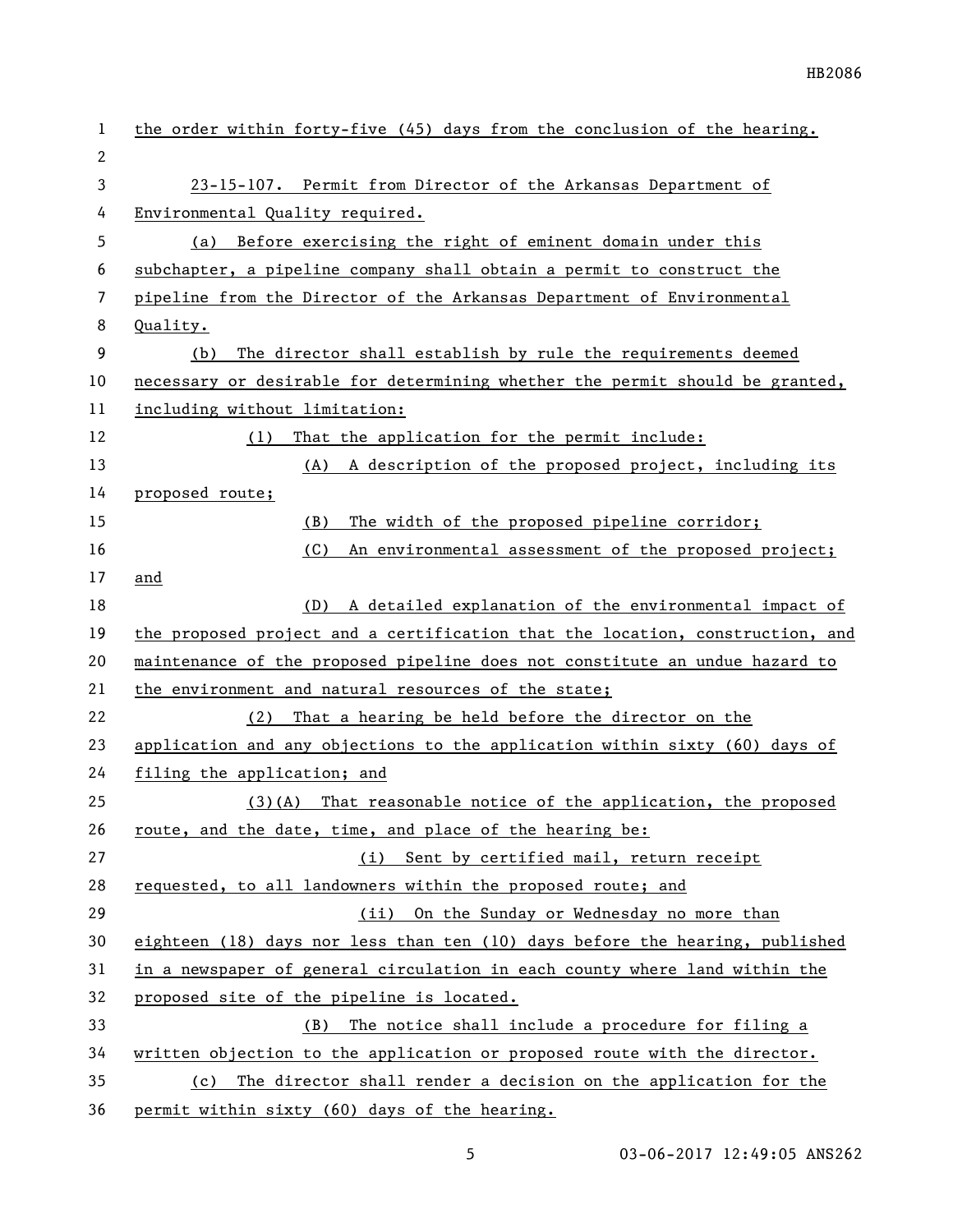| 1  | The director shall not grant the permit unless the director finds<br>(d)      |
|----|-------------------------------------------------------------------------------|
| 2  | that:                                                                         |
| 3  | The application complies with subsection (b) of this<br>(1)                   |
| 4  | section;                                                                      |
| 5  | Appropriate notice was given to affected parties; and<br>(2)                  |
| 6  | The location, construction, and maintenance of the proposed<br>(3)            |
| 7  | pipeline do not constitute an undue hazard to the environment or natural      |
| 8  | resources of the state with due consideration of the following factors:       |
| 9  | (A) Whether the proposed route of the pipeline is an                          |
| 10 | environmentally reasonable route;                                             |
| 11 | Whether other corridors of public utilities already in<br>(B)                 |
| 12 | existence may reasonably be used for the pipeline;                            |
| 13 | Compliance with local zoning ordinances, unless<br>(C)                        |
| 14 | compliance would impose an unreasonable burden on the project as weighed      |
| 15 | against the purpose of the local zoning ordinances; and                       |
| 16 | Whether ample opportunity has been afforded for public<br>(D)                 |
| 17 | comment, specifically including without limitation comment by the governing   |
| 18 | body and citizenry of any municipality or county within which the proposed    |
| 19 | project or any part thereof is to be located, as well as by landowners        |
| 20 | affected by the proposed pipeline.                                            |
| 21 | The director may grant the permit subject to reasonable conditions<br>(e)     |
| 22 | that will allow the director to monitor the effect of the pipeline upon the   |
| 23 | property subjected to eminent domain and upon the surrounding environment and |
| 24 | natural resources.                                                            |
| 25 |                                                                               |
| 26 | 23-15-108. Compensation for damage to property surveyed, used for             |
| 27 | maintenance, or not acquired.                                                 |
| 28 | (a) A pipeline company is liable to the owner of an interest in               |
| 29 | property that is damaged from an entry upon land to:                          |
| 30 | (1) Survey a pipeline route or proposed route; or                             |
| 31 | (2) Obtain access to, maintain, or relocate a pipeline or                     |
| 32 | proposed pipeline route.                                                      |
| 33 | (b) If the chosen and approved pipeline route damages any other               |
| 34 | property of an owner that was not acquired by eminent domain by the pipeline  |
| 35 | company for the pipeline project, the owner shall be compensated under the    |
| 36 | laws of eminent domain for the fair market value of the damage to the other   |

6 03-06-2017 12:49:05 ANS262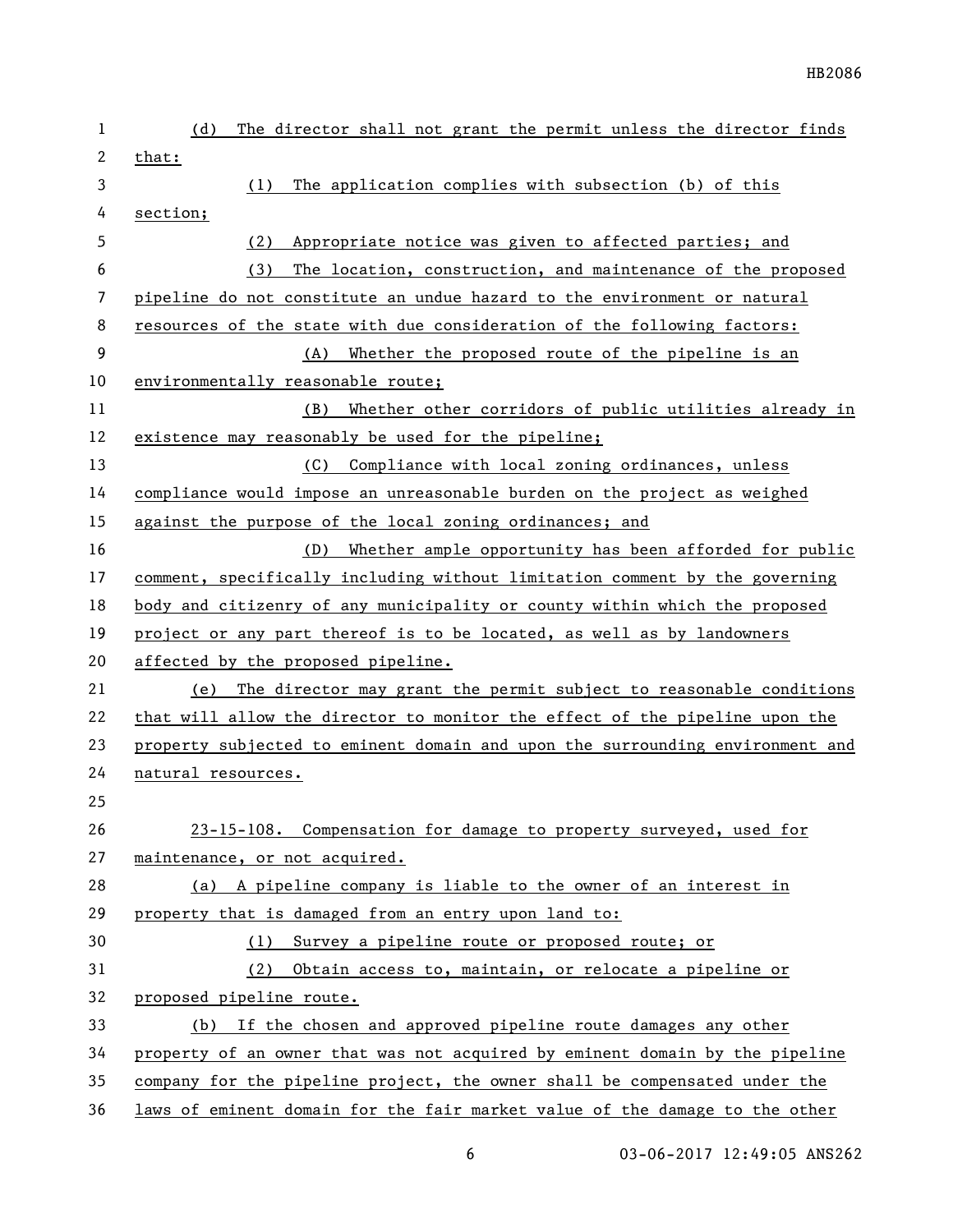| $\mathbf{1}$ | property upon the trial of the case of the property taken by eminent domain.  |  |
|--------------|-------------------------------------------------------------------------------|--|
| 2            | Any disputes regarding compensation for damage to property<br>(c)             |  |
| 3            | surveyed, used for maintenance, or not acquired shall be resolved in the      |  |
| 4            | circuit court with jurisdiction to hear such matters.                         |  |
| 5            |                                                                               |  |
| 6            | 23-15-109. Applicability.                                                     |  |
| 7            | If no increase in the width of an existing easement or right-of-way is        |  |
| 8            | required, the restrictions and conditions on the right of eminent domain      |  |
| 9            | imposed by this subchapter do not apply for the:                              |  |
| 10           | (1) Replacement or expansion of an existing pipeline with                     |  |
| 11           | similar equipment or facilities in substantially the same location; or        |  |
| 12           | (2)<br>The rebuilding, upgrading, modernizing, or reconstructing of           |  |
| 13           | equipment or facilities that increase the capacity of the pipeline.           |  |
| 14           |                                                                               |  |
| 15           | SECTION 5. Arkansas Code § 18-15-1302 is amended to read as follows:          |  |
| 16           | 18-15-1302. Right to enter, survey, etc. - Plat or map.                       |  |
| 17           | (a) $(1)$ . Whenever If a corporation desires to construct a pipeline or      |  |
| 18           | build a logging railway upon or under the lands of individuals, or right-of-  |  |
| 19           | way of any railroad, or any turnpike,:                                        |  |
| 20           | $(1)$ the The corporation, by and its agents, shall have the right            |  |
| 21           | to enter peacefully upon the lands or rights-of-way and survey, locate, and   |  |
| 22           | lay out its pipeline, thereon, or tram road or logging road. tram roads or    |  |
| 23           | logging roads; and                                                            |  |
| 24           | (2) However, the The corporation shall be is liable for any                   |  |
| 25           | damages that may result by reason of such acts from the corporation's         |  |
| 26           | surveying, locating, laying out, or constructing pipelines, tram roads, or    |  |
| 27           | logging roads.                                                                |  |
| 28           | (b) The corporation shall designate on a plat or map to be made and           |  |
| 29           | filed with the county clerk of the county in which the pipeline or logging    |  |
| 30           | railway is located the width of the strip of land needed to be condemned for  |  |
| 31           | its purposes, the land's location, and the depth to which the pipes are to be |  |
| 32           | laid if the project is a pipeline.                                            |  |
| 33           |                                                                               |  |
| 34           | SECTION 6. Arkansas Code § 18-15-1303 is amended to read as follows:          |  |
| 35           | 18-15-1303. Procedure for condemnation.                                       |  |
| 36           | In the event any company fails, If upon application to<br>(a)                 |  |